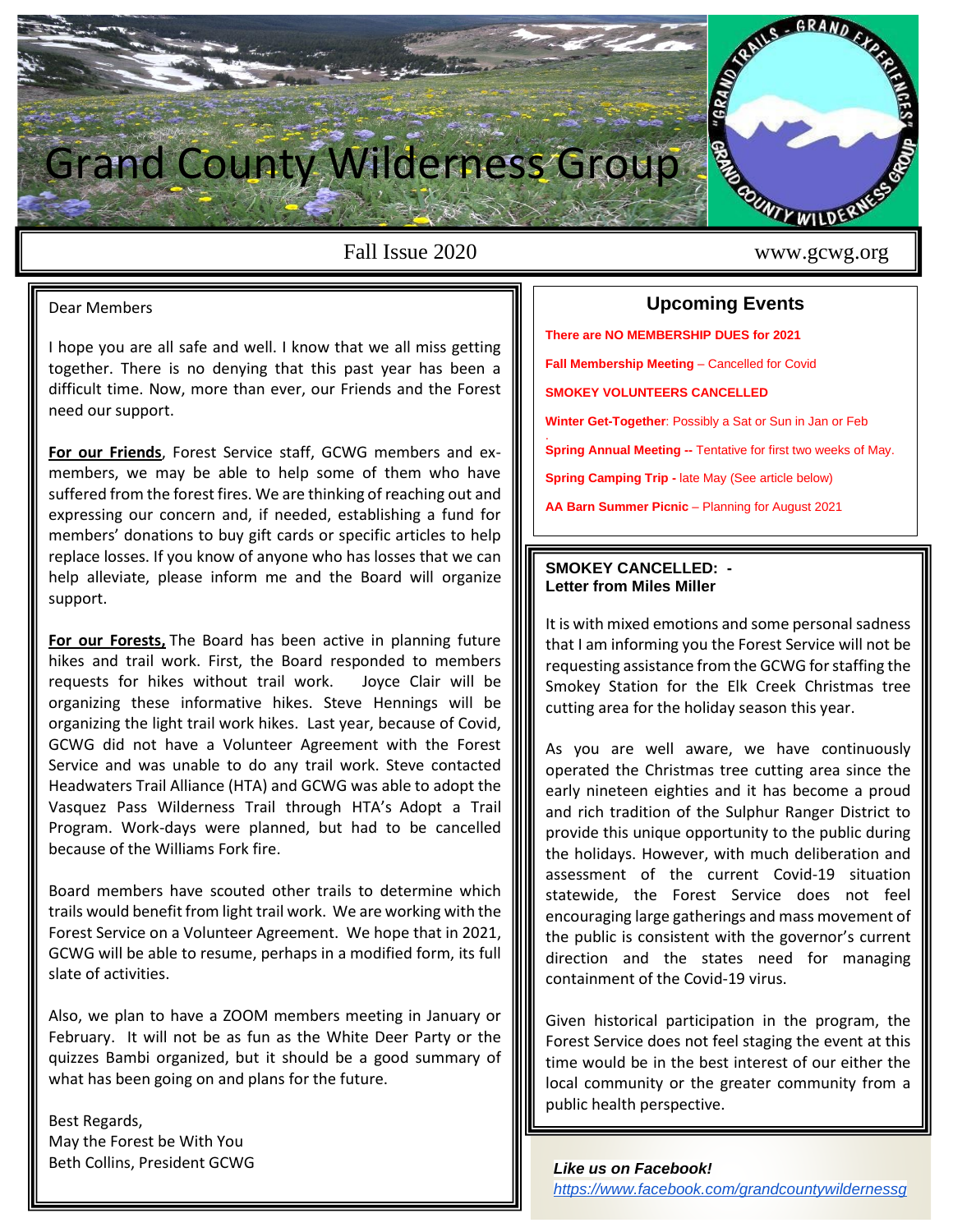**Forest Service Volunteers - 2020 –** There were no Forest Service volunteers this year because of the Covid-19 pandemic. Let's get started on planning what needs to be accomplished next year.

The Grand County Wilderness Group family extends their sympathy to the families who lost their homes.



Williams Fork: East of Bottle Pass – Larry Aragon



Williams Fork smoke column – Lauren Demos



East Troublesome: Smoke visible from Holly's window.



East Troublesome Fire Mosaic - Credit: Todd Olson.

**WIND, RAIN and FIRE --- OH MY:** The multiple natural disasters in our area bring focus on the importance of the work by the members of the Wilderness Group. Fire, Wind and Erosion take their toll. Once we are able to get out of our homes and back into the forest, we have a LOT of work to do.

## **Our Mission: TO ASSIST THE US FOREST SERVICE IN THE PRESERVATION, PROTECTION, IMPROVEMENT AND PUBLIC UNDERSTANDING OF THE WILDERNESS AREAS IN GRAND COUNTY.**

The Williams Fork fire impacted both the Byers Peak and Vasquez Wilderness Areas. East Troublesome raged through portions of Grand County extending from north of Parshall into Rocky Mountain National Park (RMNP). Pictures on the left show some of the beauty and devastation of the fires.

There is a short video showing RMNP on the East Troublesome Fire information page: https://www.facebook.com/EastTroublesomeFire/posts/121604863069053. At the end of this video, the Park explains: "For thousands of years, fire has been a natural and necessary part of the Rocky Mountain ecosystem. Most forests here depend on fire, burning down, growing, burning and growing again. Every time a fire comes through, the land is ready for new life to emerge. With more open space, nutrient-rich soil, and sunlight, plants quickly reappear after a fire. The rejuvenating effects of fire help keep Rocky's forests healthy and increase biodiversity, meaning a wide variety of plant and animal species can thrive."

### **Other Devastation** -- Monica Sandstrom:

On October 6, 2020, a few of us hiked the Knight Ridge Trail for about 1.5 miles up and then turned around. Due to the extreme drought and perhaps increased use of popular trails this summer (most likely from Covid) the trails showed visible erosion and human use impact as seen in the photo on the right.

Also, on November 7, 2020, a few of us visited Monarch Lake. Our objective of investigating the steam donkey derailed when we encountered unexpected and packed snow and ice on that side of the loop. The week before Labor Day, the lake contained numerous plastic water bottles and dog poop bags. After Labor Day, the area was inaccessible due to the many blowdowns from the wind event. (see lower right photo)

Clayton Cornwell from the FS emphasized that the FS values our work and looked forward to working with us next year.

Over Labor Day Weekend Grand County experienced a strong wind storm. Maire Sullivan with the Headwaters Trail Alliance stated: "The Monarch Lake Trail, the Idlewild Trial System, Rollins Pass and Corona Pass all got hit hard with places where trees are on the ground and piled 15 feet deep.... Where chain saws are not allowed, it could be several summers before those trails are cleared out." - 9 News.com (Remember TUTI?)



Erosion on Knight Ridge



Blowdown form the September wind storm at Monarch.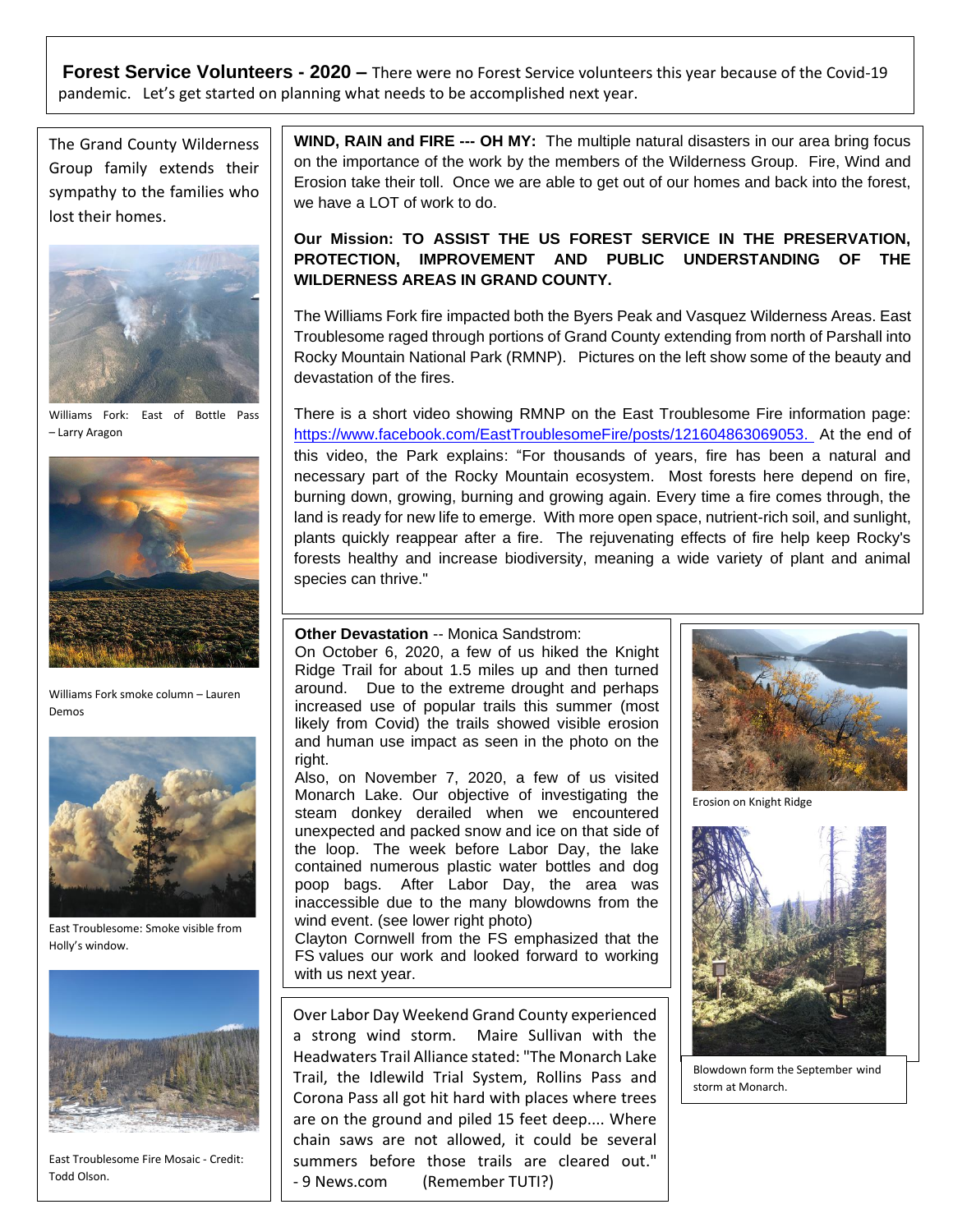# **2019 Registration Box Report**

The Grand County Wilderness Group monitors and maintains registration boxes for trailheads leading to Wilderness Areas for the US Forest Service since 2000. The GCWG now maintains a total of 12 registration boxes. A volunteer (box keeper) provides registration sheets, retrieves the completed sheets and tabulates the numbers for that trail. The volunteer then submits these numbers to a Coordinator, who puts them together and writes a report for the Forest Service. This report provides important information for Forest Service planning and funding. The Headwaters Trail Alliance also requested copies of our report. A tabular listing of all the data obtained for the total number of visitors at each trailhead registration box is available at http://www.gcwg.org/ in the Registration Box Info & Forms link.

For the second year in a row, external conditions affected these numbers. In 2018, the persistent summer wildfires in the western part of the county closed most the trailheads in those areas. In 2019, the late start of summer with snow in most of the area until June 23 kept some of the trails inaccessible. Due to a steady increase in previous years, Monarch Lake projections anticipated 30,000 visitors by 2019. Instead, most trailhead counts in 2019 remained lower or unchanged compared to the previous year. Monarch Lake, for example, showed 26,245 for 2019 compared to 27,373 for 2018. St. Louis Lake, on the other hand, more than doubled the number of visitors for 2019 compared to 2018. Byers showed an increase as well. Perhaps a "pent-up" demand for the St. Louis Lake hike explains the spike; that area, along with Vasquez, spent most of the summer closed due to the fires of 2018.

A couple of other notes about trailhead data. Part of the information from the Bowen registration box went missing when the box keeper picked it up during the Summer; therefore, the number for 2019 is almost certainly low compared to previous years. Also, the Coordinator (and his wife) retrieved 2018 as well as 2019 data from both Kinney Creek and Lake Evelyn registration boxes. The 2018 data may be incomplete, but at least they retrieved partial information for that year.

The report, available on http://www.gcwg.org/ includes a Table showing the number of overnight visitors passing through each trailhead multiplied by the number of nights spent in the Wilderness. These numbers provide a better sense of how many people are actually recreating in the various Wilderness areas.

Once again, most backcountry numbers decreased except for those for St. Louis Lake and Byers Peak. The Byers numbers increased minutely, but St. Louis overnights almost tripled. And as stated earlier, we included overnight data for both Kinney Creek and Lake Evelyn, even though these smaller numbers may not be significant.

Visitor sheets also provide the number of through-hikers traveling the Continental Divide Trail. Bowen Trailhead recorded 217 hikers on the CDT, while Monarch recorded 186. The registration sheets for Bowen and Monarch Lake now have a slot where CDT hikers can sign in. This data shows higher numbers for CDT hikers, whether they are hiking from the Mexican to Canadian border or just some of the segments. Obviously, there is overlap in the numbers recorded at Bowen and Monarch. According to the Continental Divide Coalition, 150 hikers completed the entire CDT in 2019. Only 87 hikers completed the entire Divide system in 2018.

For the last two years, numbers decreased across our Wilderness system due to wildfires and inclement early summer weather. Monarch Lake registered the highest registration box numbers by far, but the increase leveled off recently. This takes some of the pressure off the facilities at Monarch which have been over-used for the last several years. All of our other wilderness areas generally show little change or a slight decrease in visitor numbers.

### Additional Note:

Due to the shutdown of the program by the Forest Service, no report will be produced for 2020. However, some of the box holders picked up their sheets and we will see how we can use this data. With twenty years of data from 2000 to 2019, it is important to continue this practice as this useful information assists in planning future outdoor recreation in Grand County. We appreciate our registration box keepers and their excellent contribution of checking their boxes and recording accurate information over the last five years.

#### Stay tuned. **2021 Wilderness Group Spring Campout**

When Covid cancelled last spring's camping trip, we packed up all our plans and put them away. Well, we've now pulled them back out, and dusted them off. They still look pretty good, with a few changes. Of course, at this time, everything is tentative as no one knows what restrictions may be in place next spring. We would like to start making plans but recognize we should prepare to make adjustments later if necessary.

We continue with the plan to camp at James M Robb State Park, Fruita Section. This is just off I-70 in Fruita, and allows us to explore several beautiful areas nearby, including the Colorado National Monument. We chose the dates of May 17 through May 20, 2021. This is slightly later than usual, but wanted to wait as long as possible to get past any restrictions. We **do** *not* plan to reserve the group campsite, so each camper will need to reserve her/his own campsite. Tent sites are \$22 per night. Electric sites are \$36 per night. Full hookups are \$41 per night. If it turns out that we need to cancel you will only be charged a \$6.00 cancellation fee up until 14 days prior to arrival. These reservations are made through Reserveamerica.com. Reservations can be made six months in advance, so we are already within the booking window. If you are interested in attending, you should make a campsite reservation **soon**, before they fill up.

If you have any questions please contact; Julianne Hennings: julianne\_hennings@hotmail.com Steve Hennings: swhennings@hotmail.com Judy Chladek: jamc52@gmail.com Chuck Chladek: cchldek@gmail.com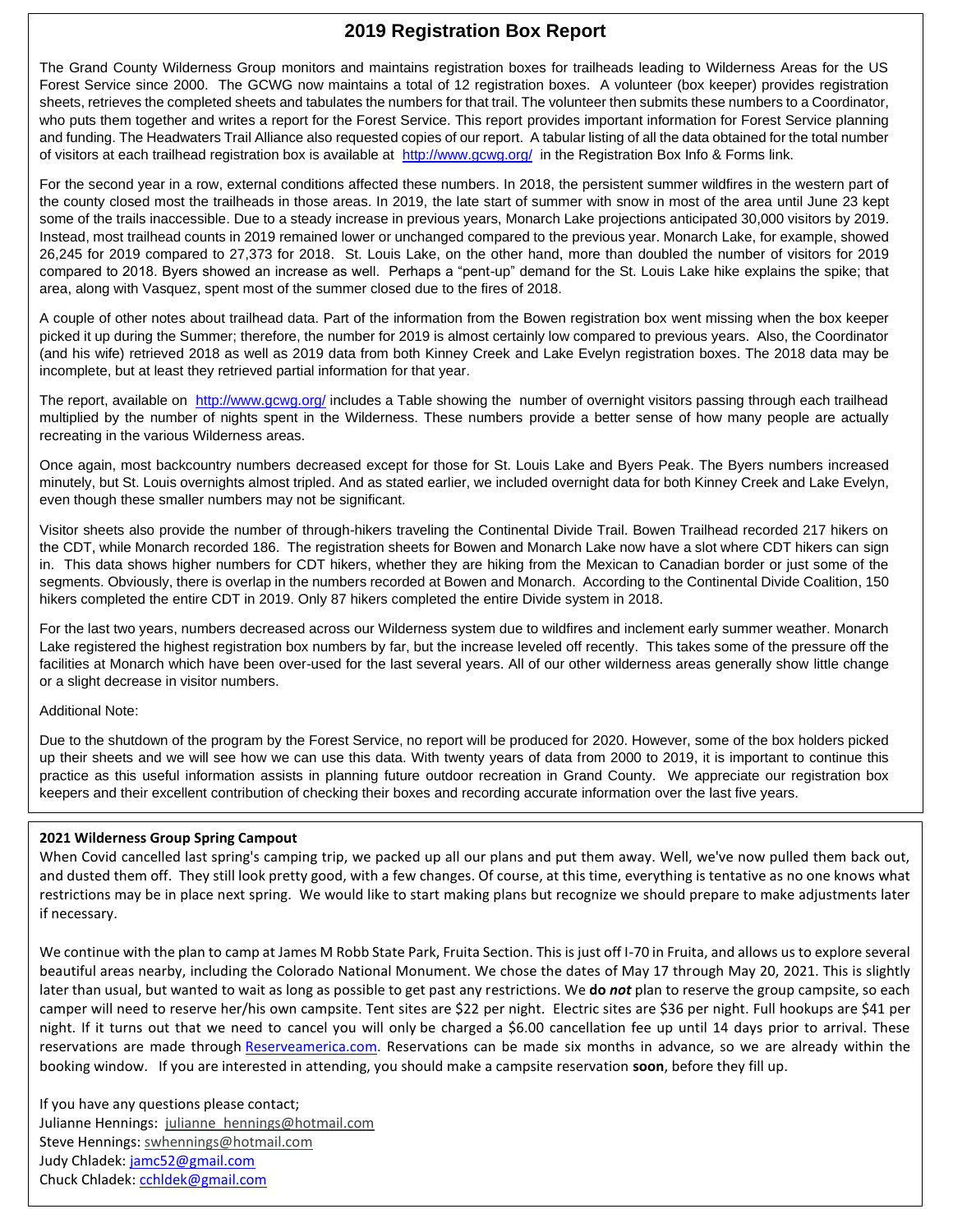NOTE: This article was held over from the Fall 2019 issue of GCWG Newsletter. Who could have anticipated the dramatic changes our lives have seen since then?! As restrictions are eased in the months to come, I hope the information finds new relevance regarding the value of outdoor play for children of all ages.

#### **WILD CHILD**

For the purpose of this article, a "**wild child**" is one who has opportunities to be out in nature and experience the wilderness.

GCWG is a group of likeminded individuals who value being in the great outdoors and are dedicated to preserving and promoting recreational use of public lands. It is easy for us to name benefits of being in the wild for ourselves and, by extension, for children. However, maybe we can better advocate, educate and articulate the pluses of raising "wild children" with the help of some additional information.

In 2005, Richard Louv, author and journalist, coined the term "nature deficit disorder" to describe the fact that children are spending less and less time outdoors. Louv's award winning book, Last Child in the Woods, describes the individual and societal prices paid when our youth are disconnected from nature. (Statistics from the EPA show adults and children spend 90% of their lives indoors. A University of Michigan study found that on average children get less than 7 minutes of outdoor play each day.) There are many reasons why children are spending less and less time outside, including real and perceived safety risks, busy working parents, kids joined at the hip (more likely at the **thumbs**) to their electronic devices (screen time vs green time), schools having fewer resources for field trips and parents getting the societal message that developing their child's every skill and aptitude (music, sports, academics) is the hallmark of being a 'best parent'…that outdoor leisure and recreation may be a waste of precious time.

In his testimony on behalf of the American Academy of Pediatrics, Kenneth Ginsburg, MD, MS Ed, FAAP, presented an overview of the issue he titled, "No Child Left Inside: Reconnecting Kids with the Outdoors". He stated, "Nature places virtually no bounds on the imagination and engages all the senses. For all children, this setting allows for the full blossoming of creativity, curiosity, and associated developmental growth…The outdoors also presents marvelous opportunities for parents to interact with their children in a way that fosters both the development of the relationship and the child. Play in nature provides children with opportunities for self-directed activity that promotes physical wellbeing. Unlike team sports, individual play in nature allows the child (and parent) to tailor exercise to the child's interests and ability." This is not to say team sports do not have value, but that physical activity in the wild has different qualities and unique advantages.

Activities in the great outdoors empower kids and teach them self-reliance. Children, under the watchful eye of parents or other adults, face challenges and take risks (like fording streams by rock stepping) that build confidence through mastery. Being in the wilderness is unlike having the creature comforts of being in indoor, climate-controlled environments with amenities. Children face demands posed by weather, challenging trails/terrain, needing a bathroom, feeling hungry, etc. They develop strength, balance, endurance, planning and problem-solving skills, and resilience from their experiences.

As it does for adults, being in the wild helps rid a child's mind and body of stress and allows him/her to decompress, in part because a natural environment is less demanding than the frenetic pace of a typical school day. Both educational and psychological research provides strong evidence that outdoor activity enhances a child's ability to focus attention and retain information, which is why some schools are experimenting with conducting some academic lessons outdoors and giving children time to play before test taking.

There are numerous programs and strategies for encouraging/ enabling families to engage in outdoor activities in hopes of reversing the trend toward inactivity and "inside-ness".

- ❖ Sharing the concern that children are missing out on the benefits of time in the wild, Great Outdoor Colorado (aka GOCO) has created a new mascot "Wilder" for their Generation Wild campaign. Wilder is an 8-foot tall yetti-sheepdog Chimera who wants children to love the outdoors. Wilder visits fairs, festivals, and events throughout Colorado, inspiring families and sparking children's curiosity about outdoor adventure. Parents can go to www.goco.org to find "100 Things to Do Before You're 12" (a list of activities in nature) and to youtube.com to see the video: "Wilder: A Tale of Love for the Outdoor."
- ❖ You may recall reading about a federal program, 4th Grade Annual Pass (GCWG Newsletter Fall 2017) which is ongoing. The purpose of the Every Kid in a Park program through which the pass is obtained is to promote youth and family use of federally managed lands and waters to experience the outdoors. To earn the free pass, starting September 1st of their school year, any fourth grader can go to www.everykidinapark.gov, answer a few questions about outdoor adventures, and print out their pass. The pass gives the student and their family free access to national parks, monuments, forests, recreation areas, wildlife refuges and marine sanctuaries for the entire year of their 4<sup>th</sup> grade school year.
- ❖ The National Wildlife Federation's Green Hour program is designed to encourage the major influencers of children's time (parents, schools, childcare centers, park agencies, camps, grandparents and others) to adopt a goal of an hour per day of time for children to play and learn outdoors. Parents can find tips and resources at www.nwf.org.
- ❖ www.childmind.org offers "Ideas for Getting Your Kids into Nature: How to make being outdoors fun and rewarding for kids inclined to stick to their screens".
- ❖ www.theguardian.com has "32 tips to get your kids back outdoors," an article about the launch of Wild Network, a nationwide (UK) campaign to "rewild" children and some fun ideas to get started.
- ❖ www.naeyc.org offers "10 Ideas to Get You and Your [Young] Child Exploring Outdoors".
- ❖ At www.ahaparenting.com parents can find "How Nature Makes Kids Calmer, Healthier, Smarter"
- ❖ At www.cpw.state.co.us parents can subscribe to Colorado Parks and Wildlife's monthly State Parks e-news for a list of events, festivals and classes for outdoor recreation enthusiasts throughout the state.
- ❖ www.childrenandnature.org has a variety of free materials for parents (and educators) including "Together in Nature: Pathways to a Stronger, Closer Family".

While the focus of this article has been to look at ways in which a "wild child" enjoys distinct advantages and how to encourage this healthy lifestyle; there is another reason we want the younger generation to be engaged with nature. If they love the outdoors, they are far more likely to become the stewards of the environment as adults. As Kim Dinan, author and adventurer, states, "If we want to protect the land for future generations, we need to get our current generations outside."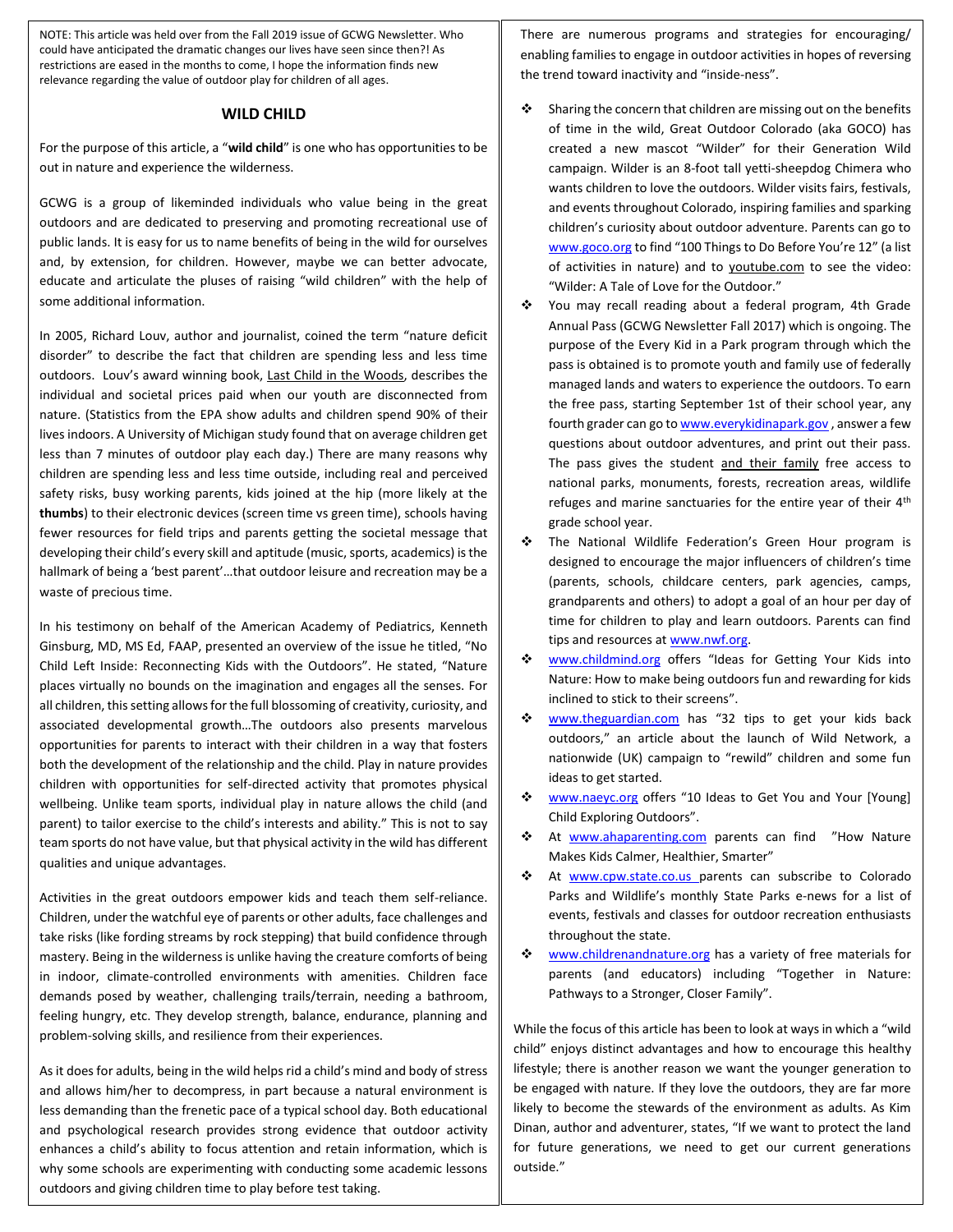Although the volunteer opportunities were suspended for 2020, we hope to get started again next summer. Here is a summary of opportunities that will hopefully be available in 2021:

- 1. Pay your \$20 dues to GCWG - suspended for 2021
- 2. Host one day at Junco Cabin Monica Sandstrom
- 3. Host one day at Monarch Cabin –Monica Sandstrom
- 4. Open up and clean either cabin to start the season
- 5. Hike a wilderness trail ANY DAY. REPORT your hours via website form.
- 6. Lead an informative trail hike Joyce Clair,
- 7. Light trail work Steve Hennings*:* swhennings@hotmail.com
- 8. Adopt a registration box and retrieve the reports Stephen Lee (stephenchris@rkymtnhi,com, 708-990-5967)
- 9. Spreadsheet analysis of trail usage from registration boxes
- 10. Take digital photos and contribute articles and photos for the newsletter - Holly Whitten (newsl@GCWG.org )
- 11. Help construct signage and update trailhead bulletin boards, including photos for the boards – Jack Reichert
- 12. Work on trail maintenance and other projects Jack Reichert
- 13. Wear your wilderness tee shirt or sweatshirt every time you hike in the forest and report your hours
- 14. Staff the booths at the Art Affair or Fourth of July Ingrid Anderson
- 15. Staff Grand Lake Regatta in August Bob Saint
- 16. Uproot noxious weeds– Beth Collins (970-726-5423)
- 17. Record and report volunteer hours Toni Wujek
- 18. Distribute our "business" cards
- 19. Help Smokey Bear- Chis Lee (, 708-990-5967)
- 20. Work on National Public Lands Day or Colorado Public Lands Day
- 21. Purchase shirts, sweatshirts and hats (Bambi Statz or Sue Perkins)
- 22. Adopt an Osprey nest or monitor a bluebird box–USFS
- 23. Empty monofilament bins, cleaning line, and getting it to FS for recycling
- 24. Volunteer at the Forest Service Office

Contact the Forest Service anytime - USFS (970-887-4100) to check other activities.

# **S.1695 - Human-Powered Travel in Wilderness Areas Act (ie Mountain Bikes in the Wilderness):**

Senator Mike Lee (R-Utah) will introduce S. 1695 in Senate Subcommitee on November 18th. This bill requires the Department of Agriculture and the Department of the Interior to authorize their respective local offices to determine all permissible forms of nonmotorized travel over routes within wilderness areas.Local offices must seek to accommodate all forms of nonmotorized travel to the maximum extent practicable. If a local office fails to make such a determination about a route within two years after this bill's enactment, then any form of nonmotorized travel shall be allowable on that route.

Also, research S. 4215, the Bonneville Shoreline Trail Advancement Act. U**rge your senators to oppose all attempts to amend and weaken the Wilderness Act.** 

## **Devil's Thumb Land Swap** – *by Gary Piper*

Bob Fanch is developing a proposal to exchange between 1,536 and 2,261 acres of Devils Thumb Ranch for 534 acres of USFS land. The exchange would follow the Forest Service multi-phased land exchange program. This is a very extensive program requiring environmental studies, public notices and hearings as well as a land value assessment. The land must be of equal value. This is why the proposal has a range from 1,536 to 2,261 acres for 534 acres. A part of this land would be east of Idlewild Campground and the Fraser River Trail.

The Devil's Thumb Land to be swapped is between Waterboard Road and the south part of Indian Peaks Wilderness area. They share a common boundary. The land that Grand County Ranches would exchange is 534 acres located between private property owned by Rendezvous Development, Lakota Development and ROAM Development. It appears they propose to maintain a buffer zone between the river/campground and the development to ensure both are maintained as is.

There are different perspectives of land swaps. Having this land transferred to public land would have a positive impact on the wilderness area by providing a buffer zone of public land between private and wilderness lands. However, developers are constantly looking for opportunities to build. When urban areas bump up against public lands there is a desire to acquire public land for development. The USFS land swap program appears to be set up to facilitate this.

I ask that all members of the wilderness group follow this as it goes through the process and offer comments during the request for public comments period. Our board members have different views on this and chosen not to comment as an organization.

I want to thank Bob Fanch for providing info on the proposal to the GCWG as it is being developed. I appreciate his interest in our and other groups opinion as he plans for this project and its potential impact on our community.

Additional info on land exchanges:

exchange

https://www.fs.usda.gov/Internet/FSE\_DOCUMENTS/fs bdev3\_034082.pdf

This is a short Powerpoint on the process from USFS https://www.sierraclub.org/policy/public-land-

Special Thanks to Chas McConnell at McConnell Printing for his help with printing this newsletter.